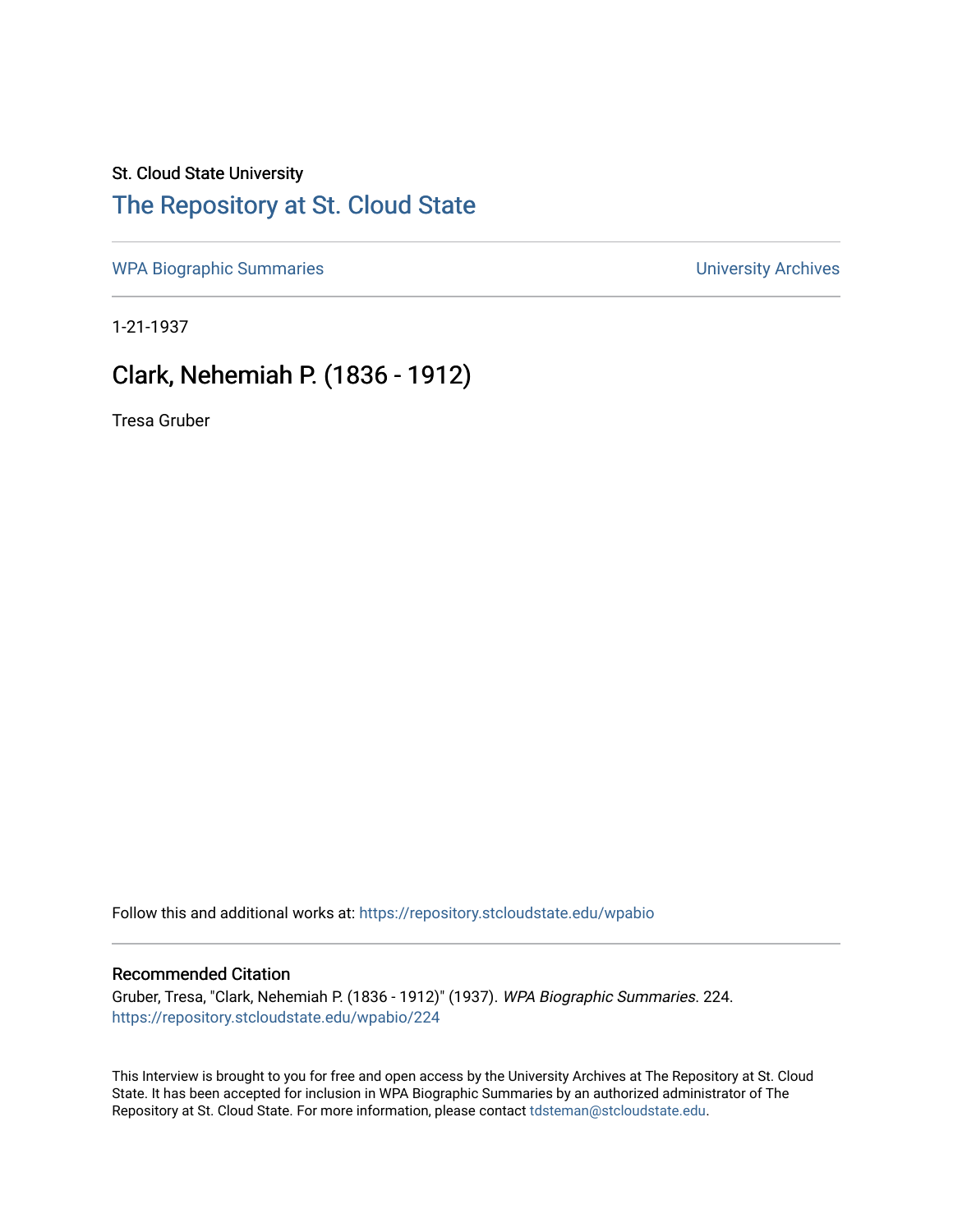#### CLARK, NEHEMIAH P.

wine Bullet

### File No.  $B - 234$

 $-\sum_{i=1}^{n}1_{i}x_{i}$ 

Nehemiah P. Clark was born in Worcester county, Massachusetts. April 8, 1836. In his youth he attended school in Kentucky and at seventeen years of age was clerking in a store at Fon-du-Lac. Wisconsin. In 1856 he came to St. Cloud and engaged actively in business, selling goods, farming, staging, lumbering, and dealing in pine lands. He has a farm in Le Sauk of 2,000 acres, a creamery, a cheese factory, and one of the largest and best herds of cattle. horses, hogs and sheep in the State. For office and official honors he has no taste. He served however, as President of the State Agricultural Society in 1886.

> Copied from: "In the Northwest" Page 441 Date Copied: January 21, 1937 Tresa Gruber Copied by: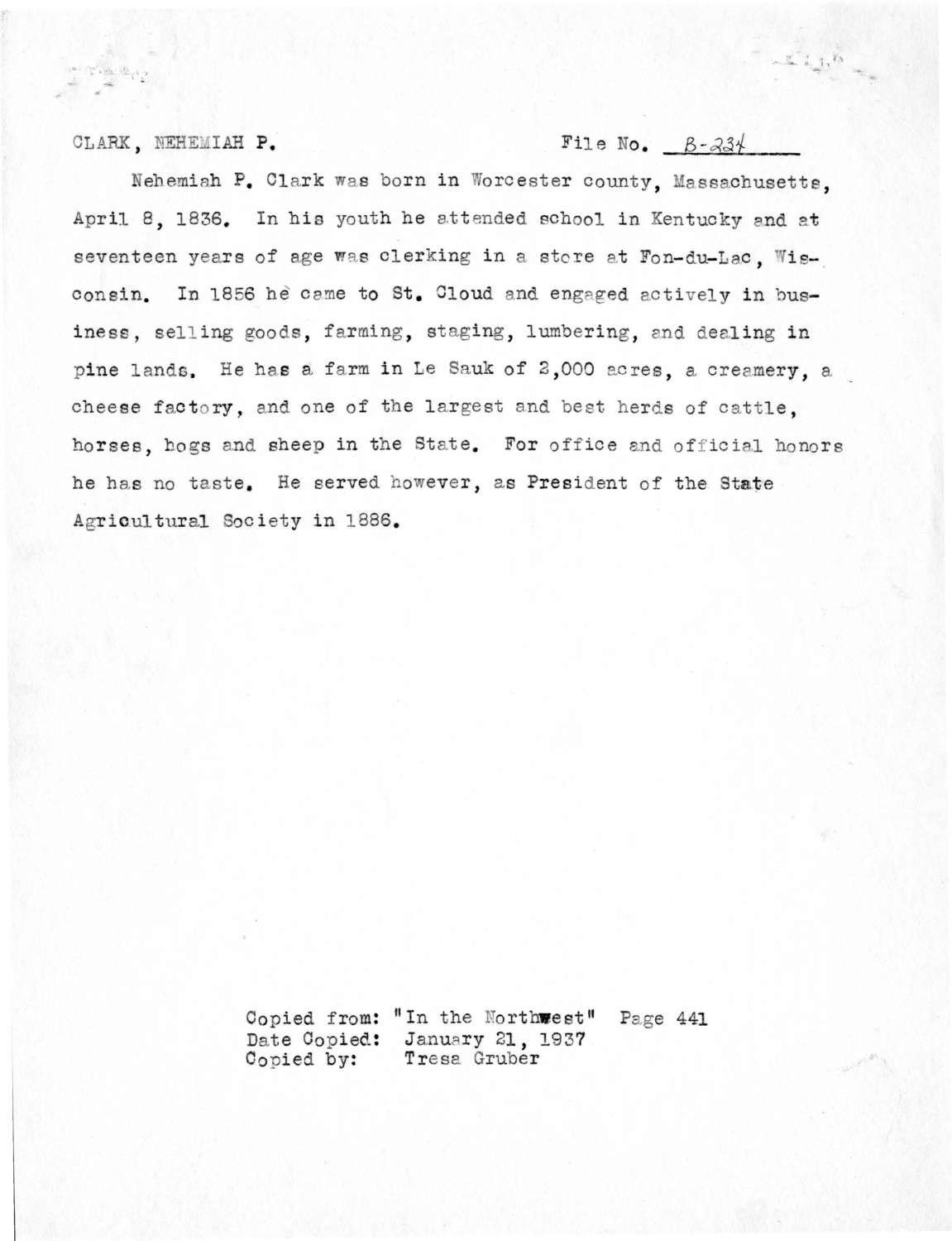TAKEN FROM THE CENSUS RECORDS OF 1860 Enumerated July 26, 1860 By-- C. Grandelmeyer Post Office -- St. Cloud Page No. 118

 $\label{eq:2.1} \frac{e}{\lambda}=\frac{1}{\lambda}e^{-\lambda}e^{-\lambda}\frac{\delta\lambda}{\lambda}=\frac{1}{\lambda}e^{-\lambda}$ 

Nelmer P. Clark ( Nehemiah P. Clark) Age  $24$ Male  $Sex$ Occupation Merchant Born Massachusetts  $\begin{array}{c|cc} \chi & \chi & \chi_1 \\ \chi & \chi & \chi_2 \end{array} \begin{array}{c} \chi_1 \\ \chi_2 \end{array} \begin{array}{c} \chi_2 \end{array}$